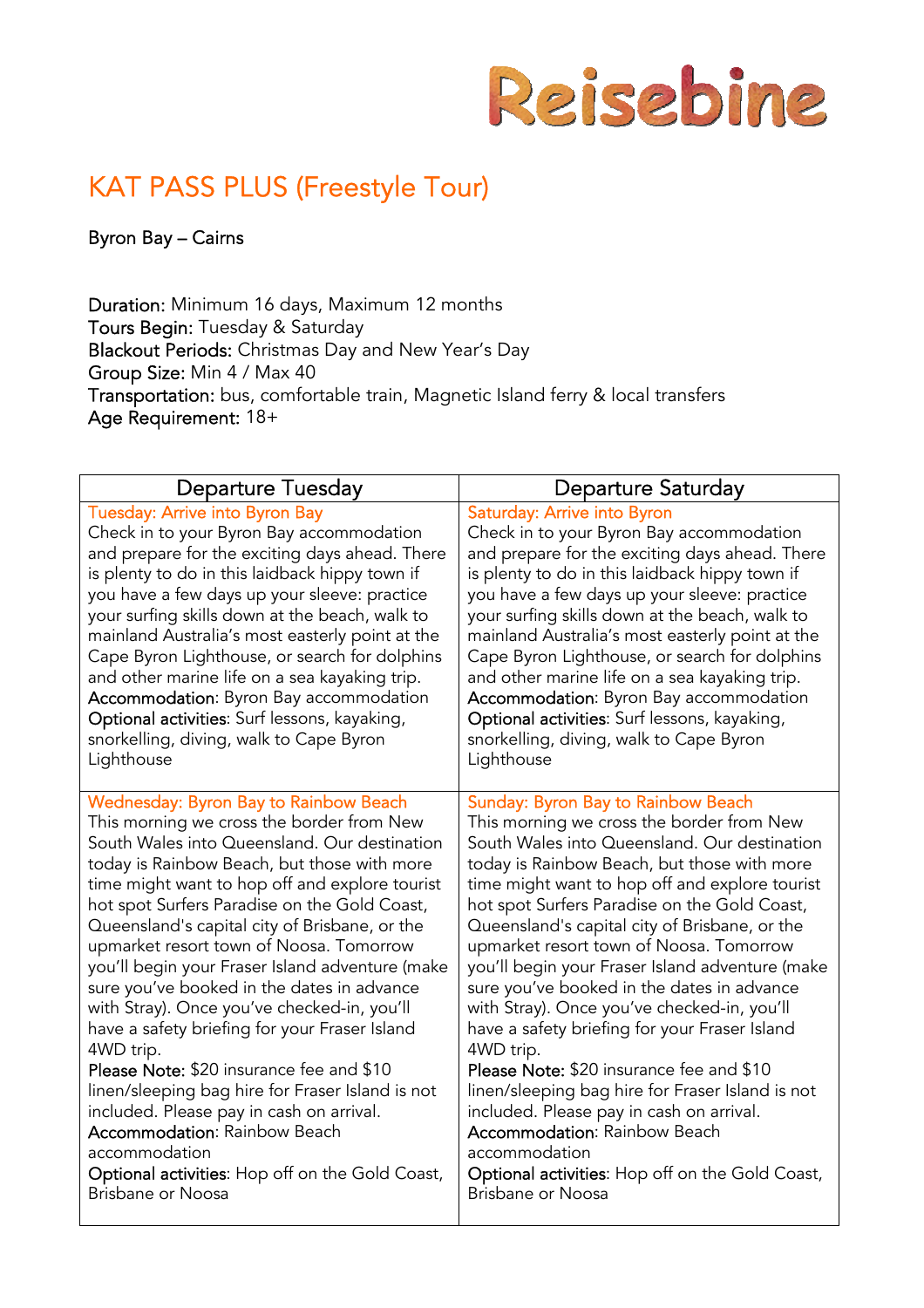| Thursday: Rainbow Beach to Fraser Island<br>Wake up early and head out for your 3-day, 2-<br>night Fraser Island adventure. You'll explore<br>the largest sand island in the world on a 4WD<br>expedition with your mates, and even have the<br>chance to drive! Check out incredible sites to<br>snap epic pictures, swim in lakes, natural pools<br>and the ocean all in paradise.<br><b>Accommodation:</b> Fraser Island accommodation<br>Meals included: Lunch, Dinner<br><b>Activities included: 4WD tagalong tour</b><br>Optional activities: Walks, swimming                                                                                                                                        | Monday: Rainbow Beach to Fraser island<br>Wake up early and head out for your 3-day, 2-<br>night Fraser Island adventure. You'll explore<br>the largest sand island in the world on a 4WD<br>expedition with your mates, and even have the<br>chance to drive! Check out incredible sites to<br>snap epic pictures, swim in lakes, natural pools<br>and the ocean all in paradise.<br><b>Accommodation:</b> Fraser Island accommodation<br>Meals included: Lunch, Dinner<br>Activities included: 4WD tagalong tour<br>Optional activities: Walks, swimming                                                                                                                                                  |
|------------------------------------------------------------------------------------------------------------------------------------------------------------------------------------------------------------------------------------------------------------------------------------------------------------------------------------------------------------------------------------------------------------------------------------------------------------------------------------------------------------------------------------------------------------------------------------------------------------------------------------------------------------------------------------------------------------|-------------------------------------------------------------------------------------------------------------------------------------------------------------------------------------------------------------------------------------------------------------------------------------------------------------------------------------------------------------------------------------------------------------------------------------------------------------------------------------------------------------------------------------------------------------------------------------------------------------------------------------------------------------------------------------------------------------|
| <b>Friday: Fraser Island</b><br>After breakfast we'll drive up to stunning Eli<br>Creek, the largest freshwater creek on the East<br>Coast of the Island, which carves its way<br>through to the beach and pours 80 million<br>litres of water a day into the Pacific Ocean.<br>After spending some time here, we head up to<br>the famous Maheno Shipwreck for photo ops<br>and some history about this Fraser icon. After<br>lunch and another stop or two, we head back<br>to the camp for dinner and drinks.<br><b>Accommodation:</b> Fraser Island accommodation<br>Meals included: Breakfast, Lunch, Dinner<br><b>Activities included:</b> 4WD tagalong tour<br>Optional activities: Walks, swimming | <b>Tuesday: Fraser Island</b><br>After breakfast we'll drive up to stunning Eli<br>Creek, the largest freshwater creek on the East<br>Coast of the Island, which carves its way<br>through to the beach and pours 80 million<br>litres of water a day into the Pacific Ocean.<br>After spending some time here, we head up to<br>the famous Maheno Shipwreck for photo ops<br>and some history about this Fraser icon. After<br>lunch and another stop or two, we head back<br>to the camp for dinner and drinks.<br><b>Accommodation:</b> Fraser Island accommodation<br>Meals included: Breakfast, Lunch, Dinner<br><b>Activities included:</b> 4WD tagalong tour<br>Optional activities: Walks, swimming |
| <b>Saturday: Fraser Island to Rainbow Beach</b><br>Today you'll spend the morning walking<br>through magical sand dunes and soaking up<br>the sun on Fraser Island. You'll return back to<br>base in the early afternoon.<br><b>Accommodation: Rainbow Beach</b><br>accommodation<br>Meals included: Breakfast, Lunch                                                                                                                                                                                                                                                                                                                                                                                      | <b>Wednesday: Fraser Island to Rainbow Beach</b><br>Today you'll spend the morning walking<br>through magical sand dunes and soaking up<br>the sun on Fraser Island. You'll return back to<br>base in the early afternoon. This evening you<br>can head out on a short walk up the sand<br>dunes to watch a stunning sunset at Carlo Sand<br>Blow.<br><b>Accommodation: Rainbow Beach</b><br>accommodation<br>Meals included: Breakfast, Lunch<br><b>Activities included: Carlo Sand Blow walk</b>                                                                                                                                                                                                          |
| <b>Sunday: Rainbow Beach</b><br>You have a full free day at Rainbow Beach to<br>relax and explore at your own pace. There's<br>plenty of activities on offer - ask your guide for<br>recommendations. If you're heading to the<br>beach, keep your eyes out for humpback<br>whales between July and November, and<br>playful dolphins year round. If you're keen for a<br>day off, you can simply relax by the pool at our<br>hostel and watch the world go by. This evening<br>you can head out on a short walk up the sand<br>dunes to watch a stunning sunset at Carlo Sand<br>Blow.                                                                                                                    | Thursday: Rainbow Beach to Emu Park<br>After stopping briefly to pick up those who<br>stayed in Noosa, you will depart from Cooroy<br>on your first train journey of the trip. Kick back<br>for a scenic train ride to Rockhampton, where<br>you'll meet the bus and your Stray Guide and<br>head to your next Strademark destination -<br>Emu Park. After getting settled in at the resort,<br>you'll find out more about tomorrow's<br>adventure to the stunning Great Keppel Island.<br><b>Accommodation:</b> Emu's Beach Resort                                                                                                                                                                         |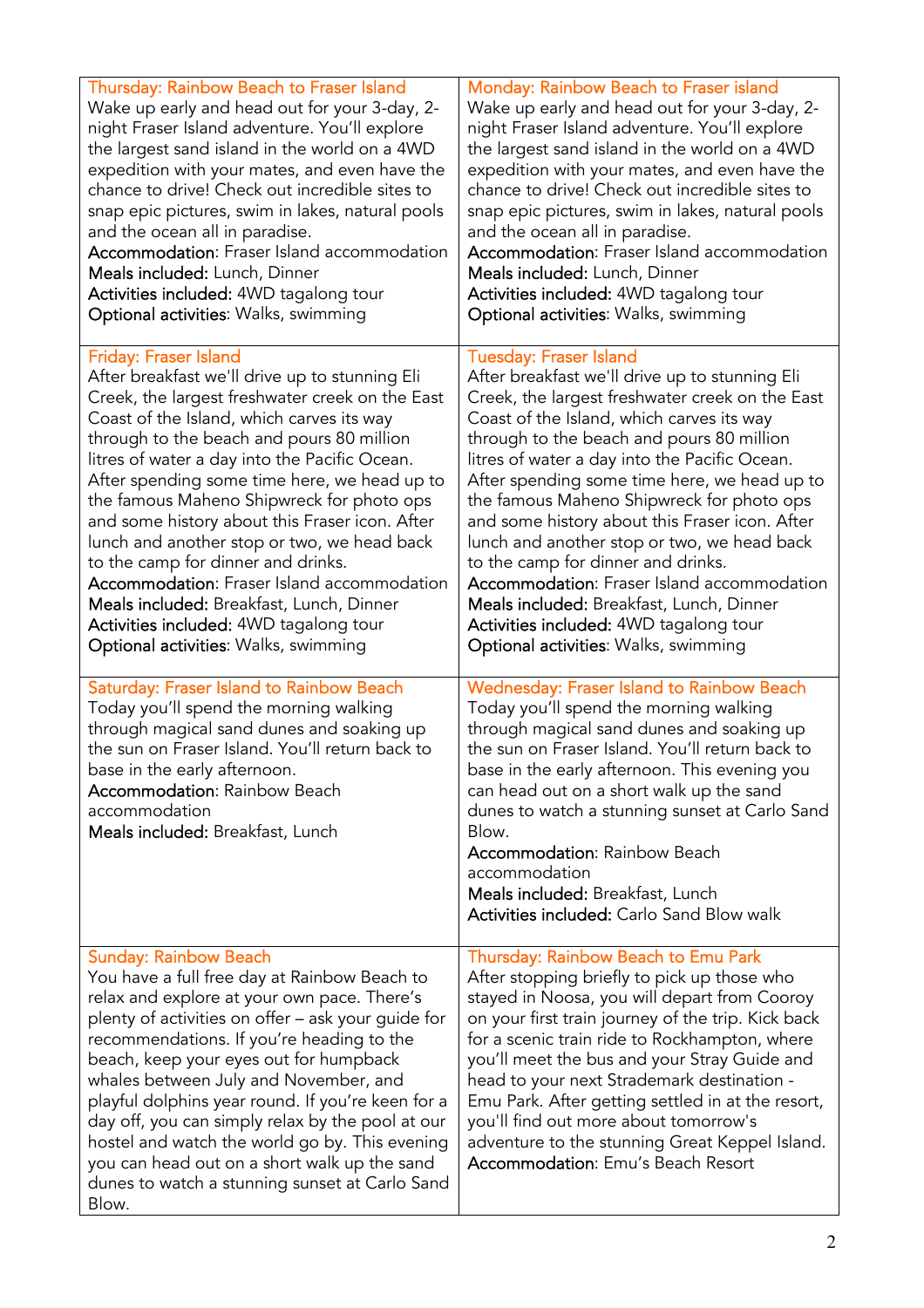| <b>Accommodation: Rainbow Beach hostel</b><br><b>Activities included: Carlo Sand Blow walk</b>                                                                                                                                                                                                                                                                                                                                                                                                                                                                                                                                                                                                                                                                                                     |                                                                                                                                                                                                                                                                                                                                                                                                                                                                                                                                                                                                                                                                                                                                                                                                                                                                                                                                                                              |
|----------------------------------------------------------------------------------------------------------------------------------------------------------------------------------------------------------------------------------------------------------------------------------------------------------------------------------------------------------------------------------------------------------------------------------------------------------------------------------------------------------------------------------------------------------------------------------------------------------------------------------------------------------------------------------------------------------------------------------------------------------------------------------------------------|------------------------------------------------------------------------------------------------------------------------------------------------------------------------------------------------------------------------------------------------------------------------------------------------------------------------------------------------------------------------------------------------------------------------------------------------------------------------------------------------------------------------------------------------------------------------------------------------------------------------------------------------------------------------------------------------------------------------------------------------------------------------------------------------------------------------------------------------------------------------------------------------------------------------------------------------------------------------------|
| Monday: Rainbow Beach to Emu Park<br>After stopping briefly to pick up those who<br>stayed in Noosa, you will depart from Cooroy<br>on your first train journey of the trip. Kick back<br>for a scenic train ride to Rockhampton, where<br>you'll meet the bus and your Stray Guide and<br>head to your next Strademark destination -<br>Emu Park. After getting settled in at the resort,<br>you'll find out more about tomorrow's<br>adventure to the stunning Great Keppel Island.<br><b>Accommodation:</b> Emu's Beach Resort                                                                                                                                                                                                                                                                  | Friday: Great Keppel Island & Overnight Train<br>This morning you head to a tropical paradise<br>with your awesome local guide. Great Keppel<br>Island is located on the southern of the Great<br>Barrier Reef with untouched coral, turtles, reef<br>fish and manta rays all straight off the beach.<br>Relax or have a go at snorkeling or kayaking<br>(both at extra cost) before exploring the island<br>in search of the perfect white sand beach.<br>Tonight, we'll return to the mainland and<br>gather together for dinner at Emu's Beach<br>Resort before we catch the overnight train to<br>Airlie Beach.<br><b>Accommodation: Overnight train</b><br>Meals included: Lunch, Dinner<br>Activities included: Great Keppel Island<br>Adventure<br>Optional activities: Snorkeling or kayaking                                                                                                                                                                        |
| Tuesday: Great Keppel Island & Overnight<br>Train<br>This morning you head to a tropical paradise<br>with your awesome local guide. Great Keppel<br>Island is located on the southern of the Great<br>Barrier Reef with untouched coral, turtles, reef<br>fish and manta rays all straight off the beach.<br>Relax or have a go at snorkeling or kayaking<br>(both at extra cost) before exploring the island<br>in search of the perfect white sand beach.<br>Tonight, we'll return to the mainland and<br>gather together for dinner at Emu's Beach<br>Resort before we catch the overnight train to<br>Airlie Beach.<br>Accommodation: Overnight train<br>Meals included: Lunch, Dinner<br>Activities included: Great Keppel Island<br>Adventure<br>Optional activities: Snorkeling or kayaking | Saturday: Airlie Beach<br>The train arrives into Prosperine early in the<br>morning. Your Airlie-based Stray Guide will<br>meet you off the train and accompany you on<br>the bus into Airlie Beach. They'll help you store<br>your bags, and then grab breakfast (extra cost)<br>and give you a brief orientation of the town to<br>help you get your bearings. You'll have the rest<br>of your day free in Airlie Beach to do as you<br>please. You can choose to join your guide for<br>an easy rainforest hike. See panoramic views of<br>the swirling Whitsundays from above and then<br>head down a secluded beach for a splash.<br>Airlie Beach is the gateway to the famous<br>Whitsunday Islands, another backpacker<br>favourite, and that's where you'll be heading<br>tomorrow.<br>Accommodation: Airlie Beach accommodation<br>Activities included: Orientation walk, guided<br>hike in the rainforest<br>Optional activities: Skydiving, swim in the<br>lagoon |
| <b>Wednesday: Airlie Beach</b><br>The train arrives into Prosperine early in the<br>morning. Your Airlie-based Stray Guide will<br>meet you off the train and accompany you on<br>the bus into Airlie Beach. They'll help you store<br>your bags, and then grab breakfast (extra cost)<br>and give you a brief orientation of the town to<br>help you get your bearings. You'll have the rest<br>of your day free in Airlie Beach to do as you<br>please. You can choose to join your guide for                                                                                                                                                                                                                                                                                                    | <b>Sunday: Airlie Beach to Whitsunday Islands</b><br>There's no better day of the week for it - wake<br>up early and head down to the marina in time<br>for a 2-day, 1-night adventure through the<br>breathtaking Whitsunday Islands. These<br>picturesque islands are set in the Great Barrier<br>Reef and are home to some of the world's most<br>pristine beaches. Get ready for an epic sailing<br>adventure that includes the highlights of this<br>incredible area and spending the night at sea.                                                                                                                                                                                                                                                                                                                                                                                                                                                                     |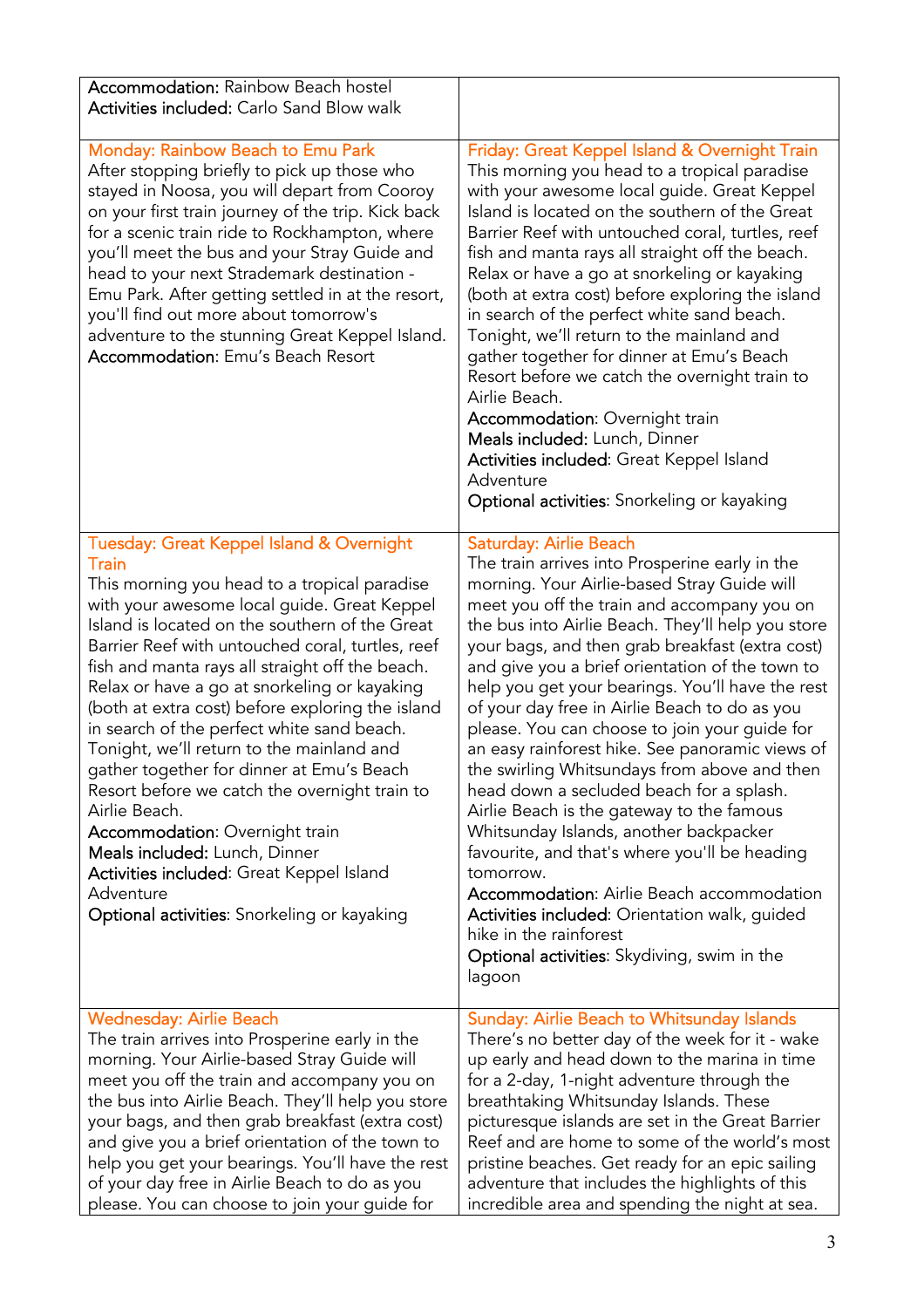| an easy rainforest hike. See panoramic views of<br>the swirling Whitsundays from above and then<br>head down a secluded beach for a splash.<br>Airlie Beach is the gateway to the famous<br>Whitsunday Islands, another backpacker<br>favourite, and that's where you'll be heading<br>tomorrow.<br><b>Accommodation:</b> Airlie Beach accommodation<br>Activities included: Orientation walk, guided<br>hike in the rainforest<br>Optional activities: Skydiving, swim in the<br>lagoon                                                                                                                                                                                                                                                                                     | Accommodation: Overnight boat<br>Meals included: Lunch, Dinner<br>Activities included: Sailing, snorkeling                                                                                                                                                                                                                                                                                                                                                                                                                                                                                                                                                                                                                                                                                                                 |
|------------------------------------------------------------------------------------------------------------------------------------------------------------------------------------------------------------------------------------------------------------------------------------------------------------------------------------------------------------------------------------------------------------------------------------------------------------------------------------------------------------------------------------------------------------------------------------------------------------------------------------------------------------------------------------------------------------------------------------------------------------------------------|----------------------------------------------------------------------------------------------------------------------------------------------------------------------------------------------------------------------------------------------------------------------------------------------------------------------------------------------------------------------------------------------------------------------------------------------------------------------------------------------------------------------------------------------------------------------------------------------------------------------------------------------------------------------------------------------------------------------------------------------------------------------------------------------------------------------------|
| Thursday: Airlie Beach to Whitsunday Island<br>Wake up early and head down to the marina in<br>time for a 2-day, 1-night adventure through the<br>breathtaking Whitsunday Islands. These<br>picturesque islands are set in the Great Barrier<br>Reef and are home to some of the world's most<br>pristine beaches. Get ready for an epic sailing<br>adventure that includes the highlights of this<br>incredible area and spending the night at sea.<br>Accommodation: Overnight boat<br>Meals included: Lunch, Dinner<br>Activities included: Sailing, snorkeling                                                                                                                                                                                                           | Monday: Whitsunday Islands to Airlie Beach<br>The exact order of activities will vary, but your<br>Whitsunday sailing tour includes a visit to<br>Whitehaven Beach, renowned for having some<br>of the softest sand in the world, and Hill Inlet,<br>where the shifting tides swirl the sand and<br>water together in a dazzling effect. You'll also<br>sail around the reef with various stops to get<br>out for a swim and snorkel, allowing plenty of<br>opportunities to see marine life along the way.<br>At the end of the second day of sailing, you'll<br>return to Airlie Beach to spend the night back<br>on shore.<br><b>Accommodation:</b> Central Airlie Beach<br>accommodation<br>Meals included: Breakfast, Lunch<br>Activities included: Sailing, snorkeling                                               |
| Friday: Whitsunday Islands to Airlie Beach<br>The exact order of activities will vary, but your<br>Whitsunday sailing tour includes a visit to<br>Whitehaven Beach, renowned for having some<br>of the softest sand in the world, and Hill Inlet,<br>where the shifting tides swirl the sand and<br>water together in a dazzling effect. You'll also<br>sail around the reef with various stops to get<br>out for a swim and snorkel, allowing plenty of<br>opportunities to see marine life along the way.<br>At the end of the second day of sailing, you'll<br>return to Airlie Beach to spend the night back<br>on shore.<br><b>Accommodation: Central Airlie Beach</b><br>accommodation<br>Meals included: Breakfast, Lunch<br>Activities included: Sailing, snorkeling | <b>Tuesday: Airlie Beach</b><br>You'll have another free day in Airlie Beach to<br>relax and explore at your leisure. Your Airlie<br>Guide will have lots of ideas of what you can<br>do. If you can't get enough of the big blue,<br>why not get some karma points and volunteer<br>your time with Eco Barge Clean Seas - a non-<br>profit organisation that often takes volunteers<br>out on a barge to the bays and beaches of the<br>Whitsunday region. You'll help to collect<br>rubbish washed up onto these beaches (of<br>course with a side of sightseeing!). If the barge<br>isn't going out, you may be able to help with<br>valuable sorting of the debris.<br><b>Accommodation:</b> Central Airlie Beach<br>accommodation<br>Optional activities: Volunteer with Eco Barge<br>Clean Seas, swim in the lagoon. |
| Saturday: Airlie Beach<br>You'll have another free day in Airlie Beach to<br>relax and explore at your leisure. Your Airlie<br>Guide will have lots of ideas of what you can<br>do. If you can't get enough of the big blue,                                                                                                                                                                                                                                                                                                                                                                                                                                                                                                                                                 | <b>Wednesday: Airlie Beach to Magnetic Island</b><br>You'll be up with the parakeets this morning<br>with a medley of transport to catch today.<br>Travelling by bus, train and ferry (oh my!) we<br>arrive at our destination of Magnetic Island in                                                                                                                                                                                                                                                                                                                                                                                                                                                                                                                                                                       |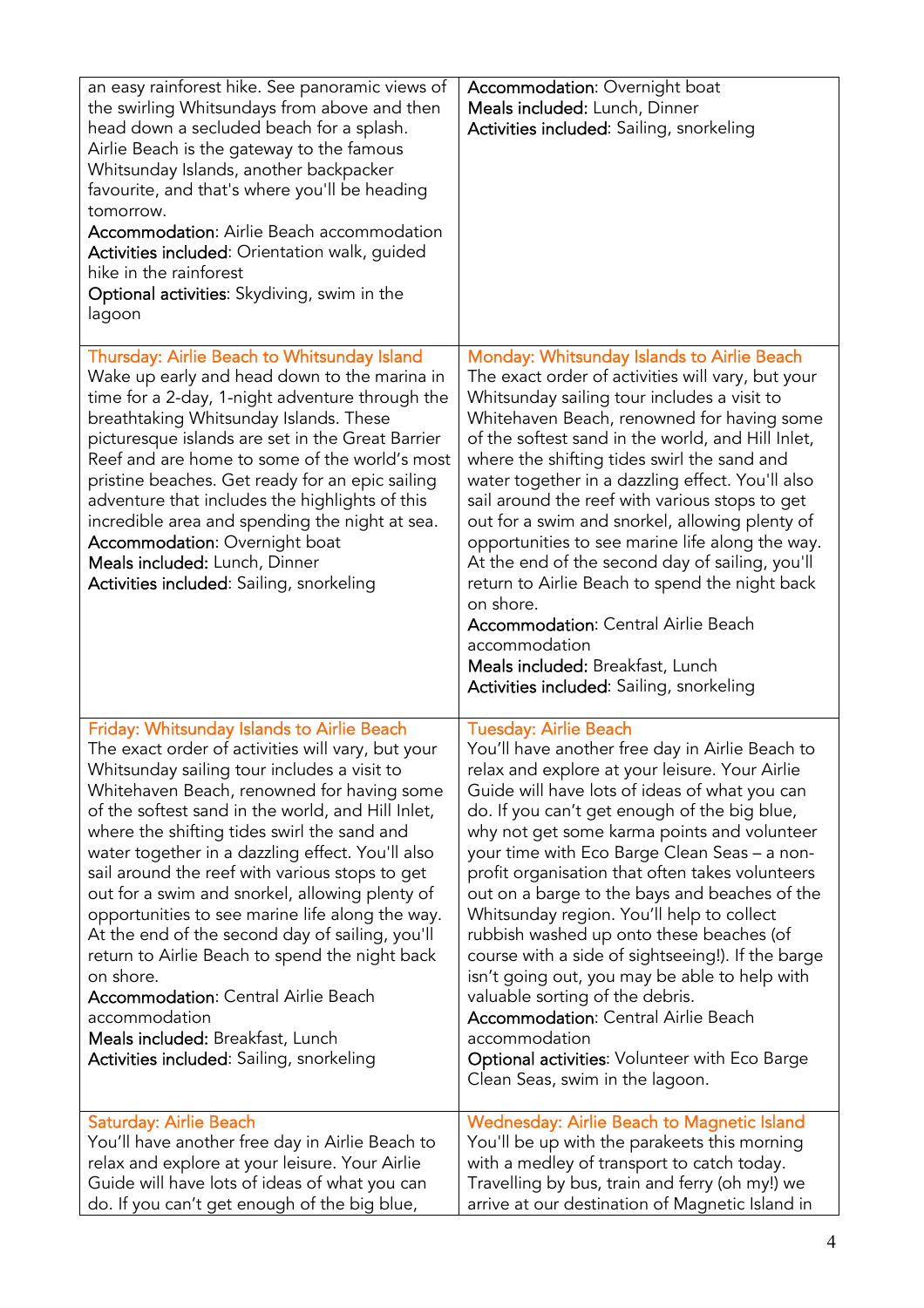| why not get some karma points and volunteer<br>your time with Eco Barge Clean Seas - a non-<br>profit organisation that often takes volunteers<br>out on a barge to the bays and beaches of the<br>Whitsunday region. You'll help to collect<br>rubbish washed up onto these beaches (of<br>course with a side of sightseeing!). If the barge<br>isn't going out, you may be able to help with<br>valuable sorting of the debris.<br><b>Accommodation: Central Airlie Beach</b><br>accommodation<br>Optional activities: Volunteer with Eco Barge<br>Clean Seas, swim in the lagoon.                                                                                           | the late morning. Nearly 50% of 'Maggie<br>Island' is national parkland, and it's chock-full<br>of amazing beaches and abundant wildlife.<br>Your legendary local guide will fill you on the<br>activities you can do around the island over the<br>next couple of days.<br>Accommodation: Magnetic Island<br>accommodation<br>Meals included: Dinner                                                                                                                                                                                                                                                                                                                     |
|--------------------------------------------------------------------------------------------------------------------------------------------------------------------------------------------------------------------------------------------------------------------------------------------------------------------------------------------------------------------------------------------------------------------------------------------------------------------------------------------------------------------------------------------------------------------------------------------------------------------------------------------------------------------------------|---------------------------------------------------------------------------------------------------------------------------------------------------------------------------------------------------------------------------------------------------------------------------------------------------------------------------------------------------------------------------------------------------------------------------------------------------------------------------------------------------------------------------------------------------------------------------------------------------------------------------------------------------------------------------|
| <b>Sunday: Airlie Beach to Magnetic Island</b><br>You'll be up with the parakeets this morning<br>with a medley of transport to catch today.<br>Travelling by bus, train and ferry (oh my!) we<br>arrive at our destination of Magnetic Island in<br>the late morning. Nearly 50% of 'Maggie<br>Island' is national parkland, and it's chock-full<br>of amazing beaches and abundant wildlife.<br>Your legendary local guide will fill you on the<br>activities you can do around the island over the<br>next couple of days.<br><b>Accommodation:</b> Magnetic Island<br>accommodation<br>Meals included: Dinner                                                              | Thursday: Magnetic Island<br>Join your guide today for a scenic walk. You'll<br>might head off the beaten track to beautiful<br>Radical Bay beach for an ocean dip and<br>amazing photo opportunities. Alternatively,<br>your guide will take you up to the historic Forts<br>Complex, where you'll see incredible views<br>over the island and ocean beyond. Whichever<br>way you go, don't forget to look up, as Maggie<br>Island is one of the best places to see koalas in<br>the wild!<br><b>Accommodation: Magnetic Island</b><br>accommodation<br>Activities included: Forts Walk Complex or<br>Radical Walking Tour<br>Optional activities: Snorkel, rent a kayak |
| <b>Monday: Magnetic Island</b><br>Join your guide today for a scenic walk. You'll<br>might head off the beaten track to beautiful<br>Radical Bay beach for an ocean dip and<br>amazing photo opportunities. Alternatively,<br>your guide will take you up to the historic Forts<br>Complex, where you'll see incredible views<br>over the island and ocean beyond. Whichever<br>way you go, don't forget to look up, as Maggie<br>Island is one of the best places to see koalas in<br>the wild!<br><b>Accommodation:</b> Magnetic Island<br>accommodation<br>Activities included: Forts Walk Complex or<br>Radical Walking Tour<br>Optional activities: Snorkel, rent a kayak | <b>Friday: Magnetic Island</b><br>Today you can explore at your own pace - find<br>a secluded bay to park up with a picnic, rent a<br>snorkel and tackle one of the marked trails, or<br>get out on the water and take a kayak or sailing<br>trip around the island. With so many awesome<br>activities on offer, the hardest part of your day<br>will be choosing which one to do!<br>Accommodation: Magnetic Island<br>accommodation<br>Activities included: Forts Walk Complex<br>Optional activities: Snorkel, rent a kayak, rent a<br>4WD                                                                                                                            |
| Tuesday: Magnetic Island to Cairns<br>We catch the ferry back to the mainland in the<br>morning, and travel by train to tropical Cairns.<br>We'll arrive in the afternoon just in time to<br>check out the bustling Cairns Night Markets<br>where we can grab a delicious bite, a cold beer<br>and hunt for a bargain.                                                                                                                                                                                                                                                                                                                                                         | <b>Saturday: Magnetic Island to Cairns</b><br>We catch the ferry back to the mainland in the<br>morning, and travel by train to tropical Cairns.<br>We'll arrive in the afternoon just in time to<br>check out the bustling Cairns Night Markets<br>where we can grab a delicious bite, a cold beer<br>and hunt for a bargain.                                                                                                                                                                                                                                                                                                                                            |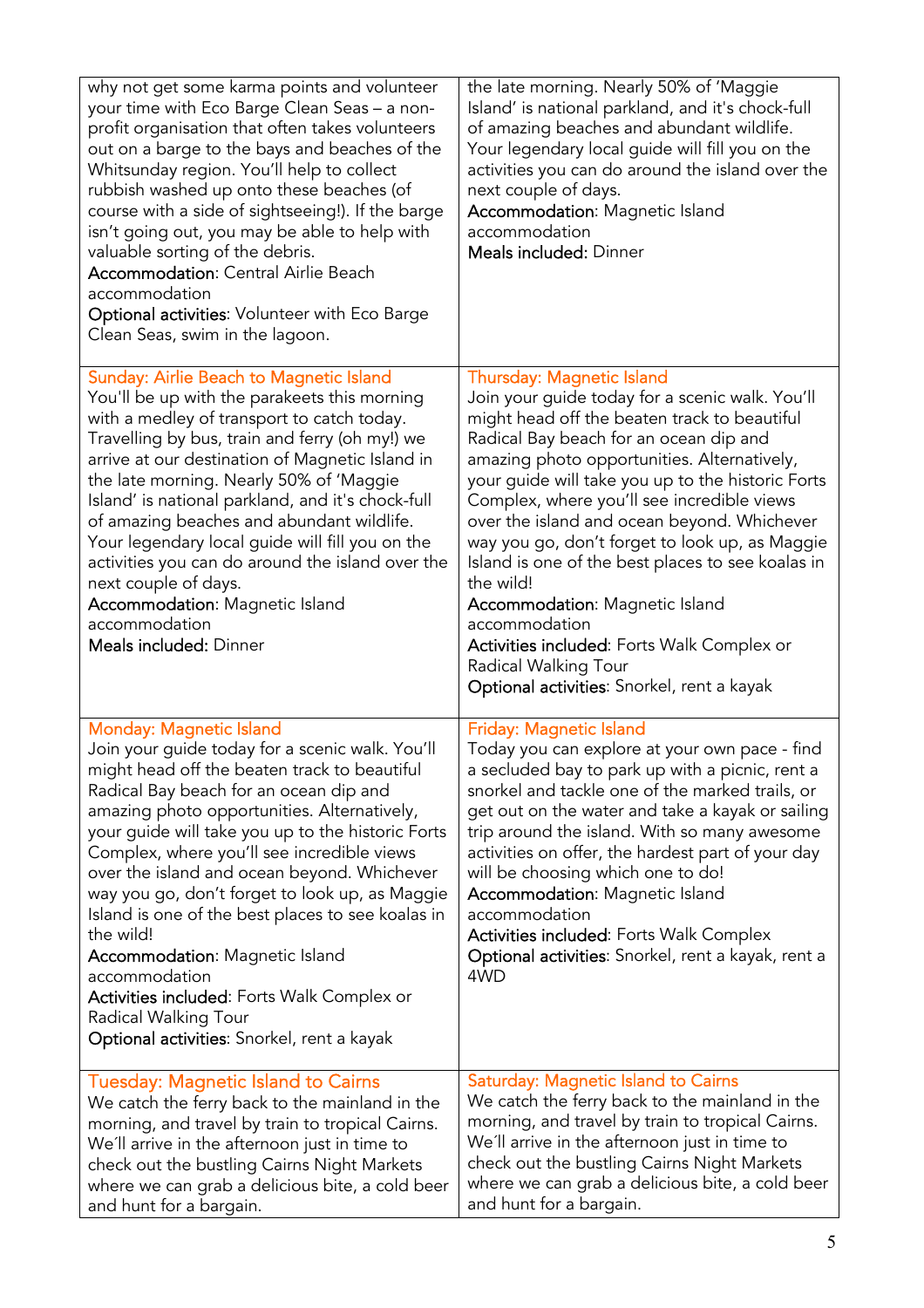| <b>Accommodation:</b> Cairns Central YHA or similar | <b>Accommodation:</b> Cairns Central YHA or similar |
|-----------------------------------------------------|-----------------------------------------------------|
| <b>Wednesday: Atherton Tablelands Rainforest</b>    | <b>Sunday: Atherton Tablelands Rainforest</b>       |
| <b>Experience (Day Trip)</b>                        | <b>Experience (Day Trip)</b>                        |
| Today you'll be heading out on a fun filled day     | Today you'll be heading out on a fun filled day     |
| tour of the stunning Atherton Tablelands. We'll     | tour of the stunning Atherton Tablelands. We'll     |
| walk through a lush rainforest, visit the oldest    | walk through a lush rainforest, visit the oldest    |
| living history museum and swim in pristine          | living history museum and swim in pristine          |
| mountain water. Then, we'll visit the Josephine     | mountain water. Then, we'll visit the Josephine     |
| Falls, an amazing three stage waterfall followed    | Falls, an amazing three stage waterfall followed    |
| by some delicious morning tea at the Tea            | by some delicious morning tea at the Tea            |
| House. We'll head to Milla Milla Falls and then     | House. We'll head to Milla Milla Falls and then     |
| check out Lake Eacham, a volcanic crater lake       | check out Lake Eacham, a volcanic crater lake       |
| over 60 metres deep where you can take              | over 60 metres deep where you can take              |
| another refreshing swim before we make our          | another refreshing swim before we make our          |
| way back to Cairns in the early evening. Make       | way back to Cairns in the early evening. Make       |
| the most of Cairns' epic nightlife by checking      | the most of Cairns' epic nightlife by checking      |
| out the local pubs, grabbing a few drinks and       | out the local pubs, grabbing a few drinks and       |
| dancing the night away!                             | dancing the night away!                             |
| <b>Accommodation: Cairns Central YHA</b>            | <b>Accommodation: Cairns Central YHA</b>            |
| Meals included: Morning Tea, Lunch                  | Meals included: Morning Tea, Lunch                  |
| Activities included: Guided day tour of             | Activities included: Guided day tour of             |
| <b>Atherton Tablelands</b>                          | <b>Atherton Tablelands</b>                          |
| <b>Optional activities:</b> Swimming                | <b>Optional activities:</b> Swimming                |

### What´s Included:

16 nights' Accommodation:

- 12 nights shared 4-10 bed dorm accommodation
- 1 overnight train
- 1 overnight boat cruise
- 2 nights camping (Fraser Island)

Meals: (4 Breakfasts, 6 Lunches, 6 dinners)

Transport: Private Bus, Ferry, Train, local bus transfers.

Guide:

- Byron Bay Rainbow Beach: Stray Driver Guide on bus sectors
- Rainbow Beach Cairns: Self-guided train sectors with in-location guides to greet you when you arrive.

Activities:

- Carlo Sand Blow Walk, Rainbow Beach
- 3 Day / 2 Night Fraser Island
- Great Keppel Island Adventure at Emu Park
- Airlie Orientation and Guided Rainforest Walk
- 2 Day / 1 Night Whitsunday Sailing Adventure
- Forts Complex and/or Radical Walking Tour at Magnetic Island
- Atherton Tablelands Rainforest Experience